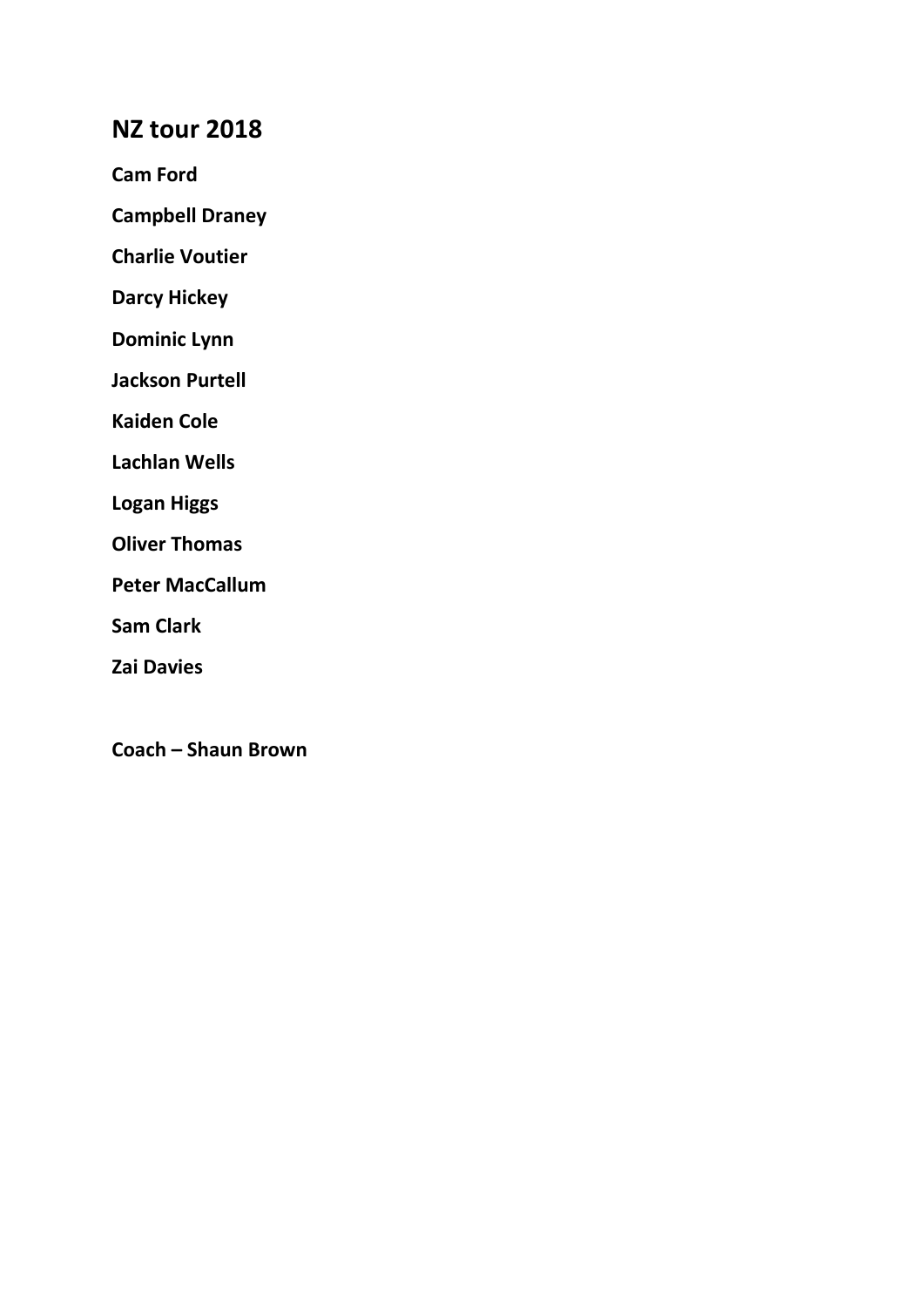Match 1 SBCC X1 vs Parnell CC

SBCC

| C Voutier   | <b>Bowled</b> | 3              |
|-------------|---------------|----------------|
| P MacCallum | Caught        | 18             |
| C Draney    | <b>Bowled</b> | $\overline{2}$ |
| Z Davies    | <b>Bowled</b> | $\pmb{0}$      |
| J Purtell   | Run Out       | $\mathbf{1}$   |
| L Wells     | Run Out       | $\mathbf{1}$   |
| C Ford      | <b>Bowled</b> | 0              |
| D Hickey    | Caught        | 0              |
| S Clarke    | <b>Bowled</b> | 86             |
| D Lynn      | <b>Bowled</b> | $\overline{7}$ |
| O Thomas    | Not Out       | 20             |
|             |               |                |
| Extras      |               | 27             |
| Total       |               | 166            |

### Parnell

| C Campbell | LBW     | <b>Higgs</b> | 8     |
|------------|---------|--------------|-------|
| Z Zac      | LBW     | Cole         | 33    |
| P Ben      | Not Out |              | 45    |
| S Nathan   | Ct Lynn | Cole         | 21    |
| S Rohan    | Not Out |              | 10    |
| Extras     |         |              | 50    |
| Total      |         |              | 6/167 |
|            |         |              |       |

## Bowling

Thomas 0/46 Higgs 1/40 Clark 0/9 Lynn 0/28 Cole 2/28 MacCallum 0/8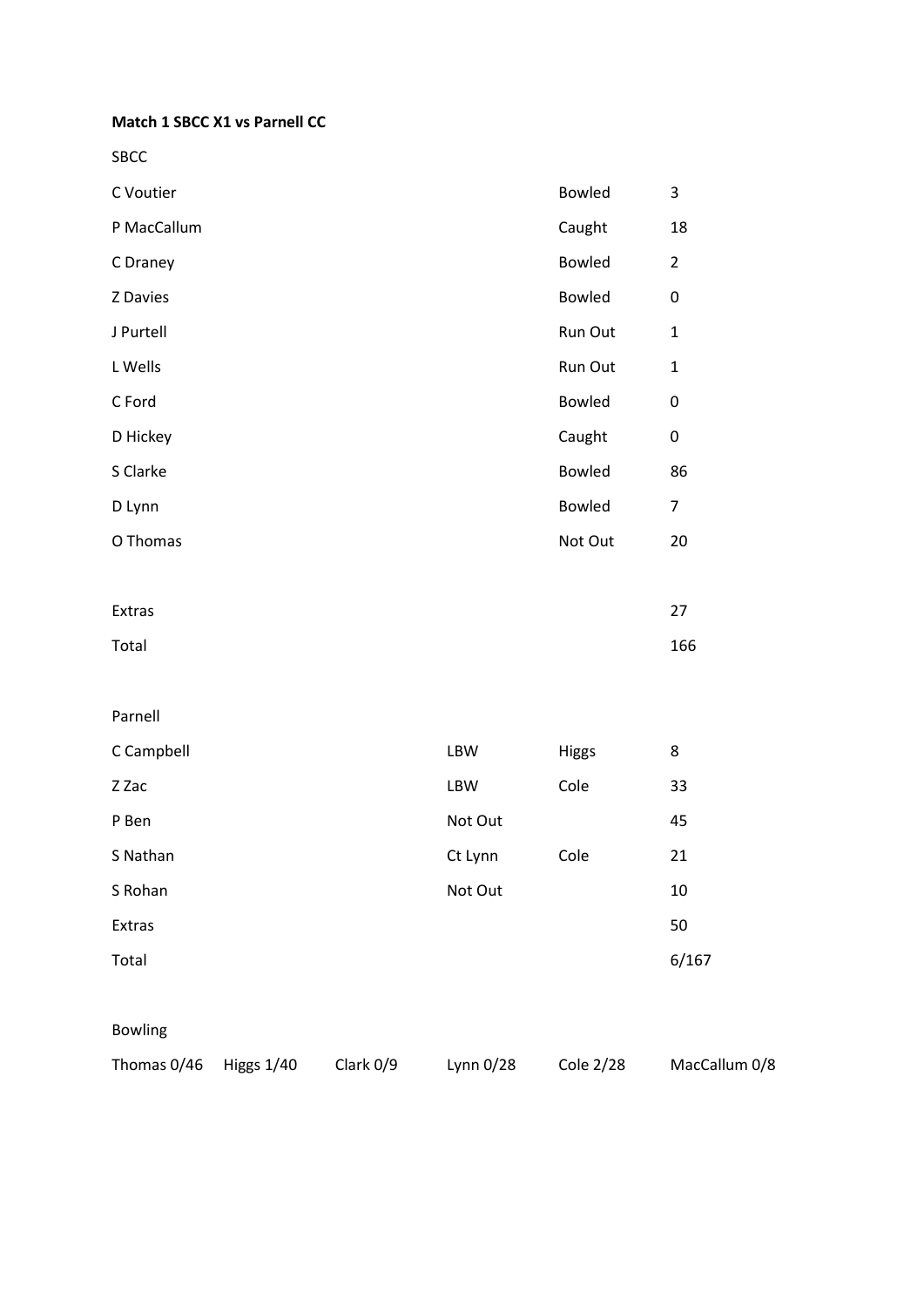### Match 2 SBCC vs Northshore CC

#### Northshore

| M Clarke     | Ct Clark      | Lynn    | 36           |
|--------------|---------------|---------|--------------|
| F Birch      | Ct Wells      | Clark   | 6            |
| J Clough     | ct Davies     | Voutier | 41           |
| N Bremmer    | <b>Bowled</b> | Voutier | 25           |
| H Thomlinson | Run Out       |         | 48           |
| L Hunt       | <b>LBW</b>    | Lynn    | 28           |
| N Petherich  | ct MacCallum  | Lynn    | 23           |
| D Hanmish    | Not Out       |         | 9            |
| S Beaumont   | Not Out       |         | $\mathbf{1}$ |
| Extras       |               |         | 37           |
| Total        |               |         | 7/267        |

| Thomas 0/21 Clark 1/45 | Higgs 0/38 | <b>Cole 1/55</b> | Lynn 3/37 | Voutier 1/44 |           |
|------------------------|------------|------------------|-----------|--------------|-----------|
| <b>SBCC X1</b>         |            |                  |           |              |           |
| P Mac Callum           |            | Caught           |           |              | 5         |
| D Hickey               |            | Caught           |           |              | $\pmb{0}$ |
| C Voutier              |            | Caught           |           |              | $\pmb{0}$ |
| J Purtell              |            | <b>Bowled</b>    |           |              | 16        |
| Z Davies               |            | Caught           |           |              | $\pmb{0}$ |
| C Draney               |            | Bowled           |           |              | 8         |
| L Wells                |            | Not Out          |           |              | 10        |
| C Ford                 |            | Caught           |           |              | $\pmb{0}$ |
| L Higgs                |            | Bowled           |           |              | 17        |
| K Cole                 |            | Caught           |           |              | $\pmb{0}$ |
| D Lynn                 |            | Bowled           |           |              | 19        |
| Extras                 |            |                  |           |              | 31        |
| <b>Total</b>           |            |                  |           |              | 106       |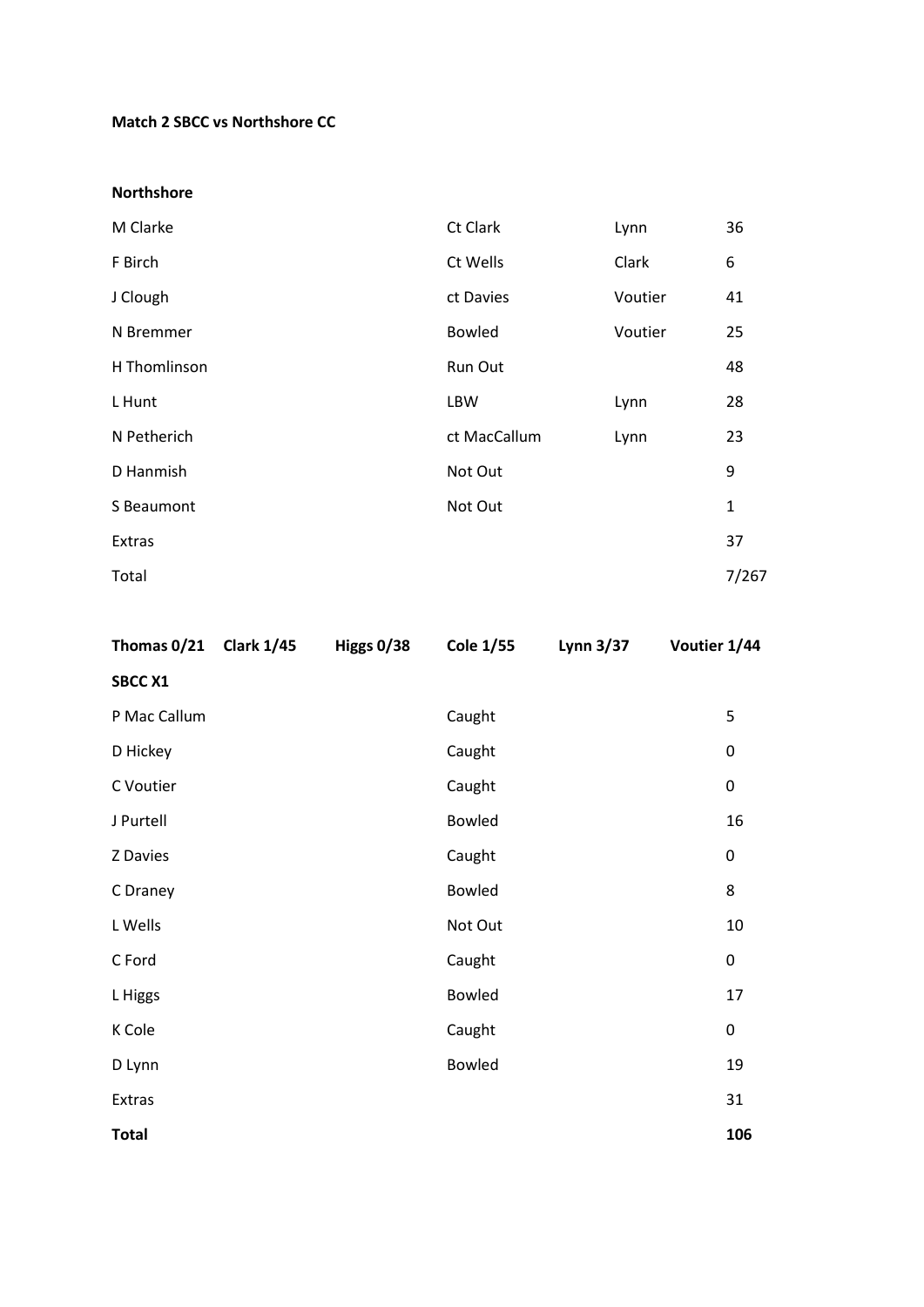## Match 3 SBCC vs Takapuna

## Takapuna

| L Smith<br><b>Bowled</b><br>Thomas<br>0<br>8<br>Retired<br><b>B</b> Logan<br>V Nathan<br>Ct Hickey<br>Higgs<br>12<br>S Fred<br>52<br>Not Out<br>Cole<br>St Clark<br>N Thomas<br>11<br>Ct Clark<br>8<br>C Sam<br><b>Davies</b><br>J Harrison<br>Not out<br>20<br>Extras<br>31<br>Total | C Camberwell | Caught Hickey | Thomas | 0   |
|---------------------------------------------------------------------------------------------------------------------------------------------------------------------------------------------------------------------------------------------------------------------------------------|--------------|---------------|--------|-----|
|                                                                                                                                                                                                                                                                                       |              |               |        |     |
|                                                                                                                                                                                                                                                                                       |              |               |        |     |
|                                                                                                                                                                                                                                                                                       |              |               |        |     |
|                                                                                                                                                                                                                                                                                       |              |               |        |     |
|                                                                                                                                                                                                                                                                                       |              |               |        |     |
|                                                                                                                                                                                                                                                                                       |              |               |        |     |
|                                                                                                                                                                                                                                                                                       |              |               |        |     |
|                                                                                                                                                                                                                                                                                       |              |               |        |     |
|                                                                                                                                                                                                                                                                                       |              |               |        | 142 |

Thomas 2/11 Lynn 0/27 L Higgs 1/25 Z Davies 1/24 Voutier 0/0 Cole 1/39

SBCC

| C Draney    | <b>Bowled</b> | $\mathbf 0$    |
|-------------|---------------|----------------|
| J Purtell   | LBW           | $\overline{2}$ |
| P MacCallum | Caught        | 13             |
| S Clark     | <b>Bowled</b> | 48             |
| C Voutier   | Caught        | 12             |
| C Ford      | <b>Bowled</b> | $\overline{2}$ |
| L Wells     | Caught        | 6              |
| D Hickey    | Caught        | 5              |
| O Thomas    | <b>Bowled</b> | 16             |
| K Cole      | Not Out       | $\mathbf 0$    |
| L Higgs     | Caught        | $\mathbf 0$    |
|             |               |                |

| Extras       | 19  |
|--------------|-----|
| <b>Total</b> | 123 |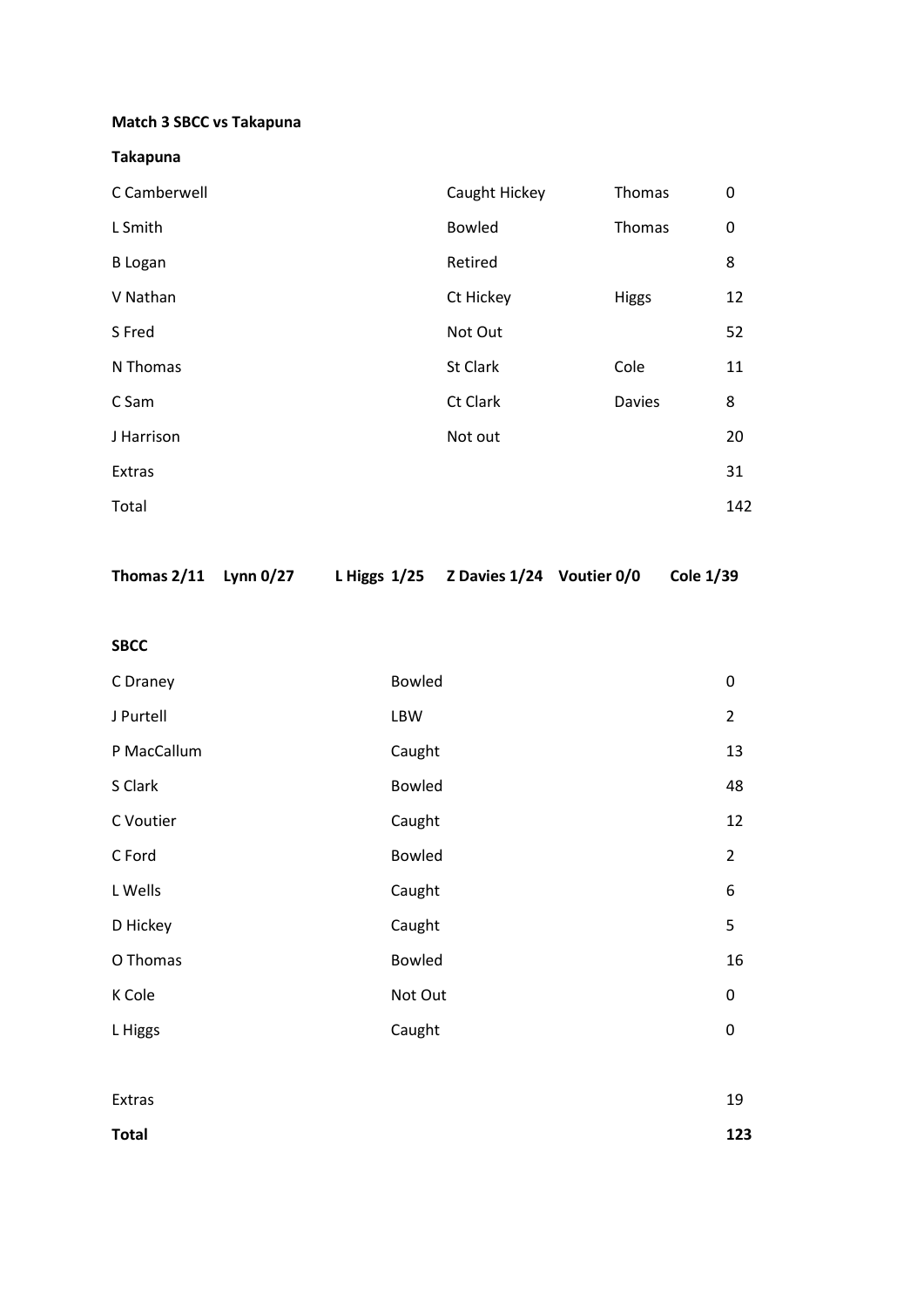#### Match 4 SBCC Vs WBOP Riverbend

SBCC

| <b>Total</b> |               | 127              |
|--------------|---------------|------------------|
| Extras       |               | 44               |
| O Thomas     | Not Out       | $\boldsymbol{0}$ |
| Z Davies     | Run Out       | 6                |
| D Lynn       | Not Out       | 50               |
| C Ford       | Caught        | $\overline{2}$   |
| D Hickey     | Run Out       | $\pmb{0}$        |
| L Wells      | Run Out       | $\mathbf{1}$     |
| P MacCallum  | Caught        | 17               |
| C Draney     | LBW           | 6                |
| C Voutier    | Caught        | $\mathbf 1$      |
| J Purtell    | <b>Bowled</b> | 0                |
| S Clark      | <b>Bowled</b> | 0                |

#### WBOP

| Coster       | Run Out       |               | 11             |
|--------------|---------------|---------------|----------------|
| Kumar        | Ct MacCallum  | <b>Davies</b> | 41             |
| Parlane      | Ct Clark      | Higgs         | 10             |
| Kearns       | LBW           | Davies        | 0              |
| J Ethan      | <b>Bowled</b> | Higgs         | 4              |
| J Carson     | Run Out       |               | 21             |
| H Fynn       | Bowled        | Thomas        | $\overline{2}$ |
| G Josh       | Not Out       |               | 10             |
| L Adsett     | Not Out       |               | $\overline{2}$ |
|              |               |               |                |
| Extras       |               |               | 27             |
| <b>Total</b> |               |               | 6/128          |

Bowling

Thomas 1/27 Lynn 0/35 Davies 2/24 Higgs 2/20 Cole 0/13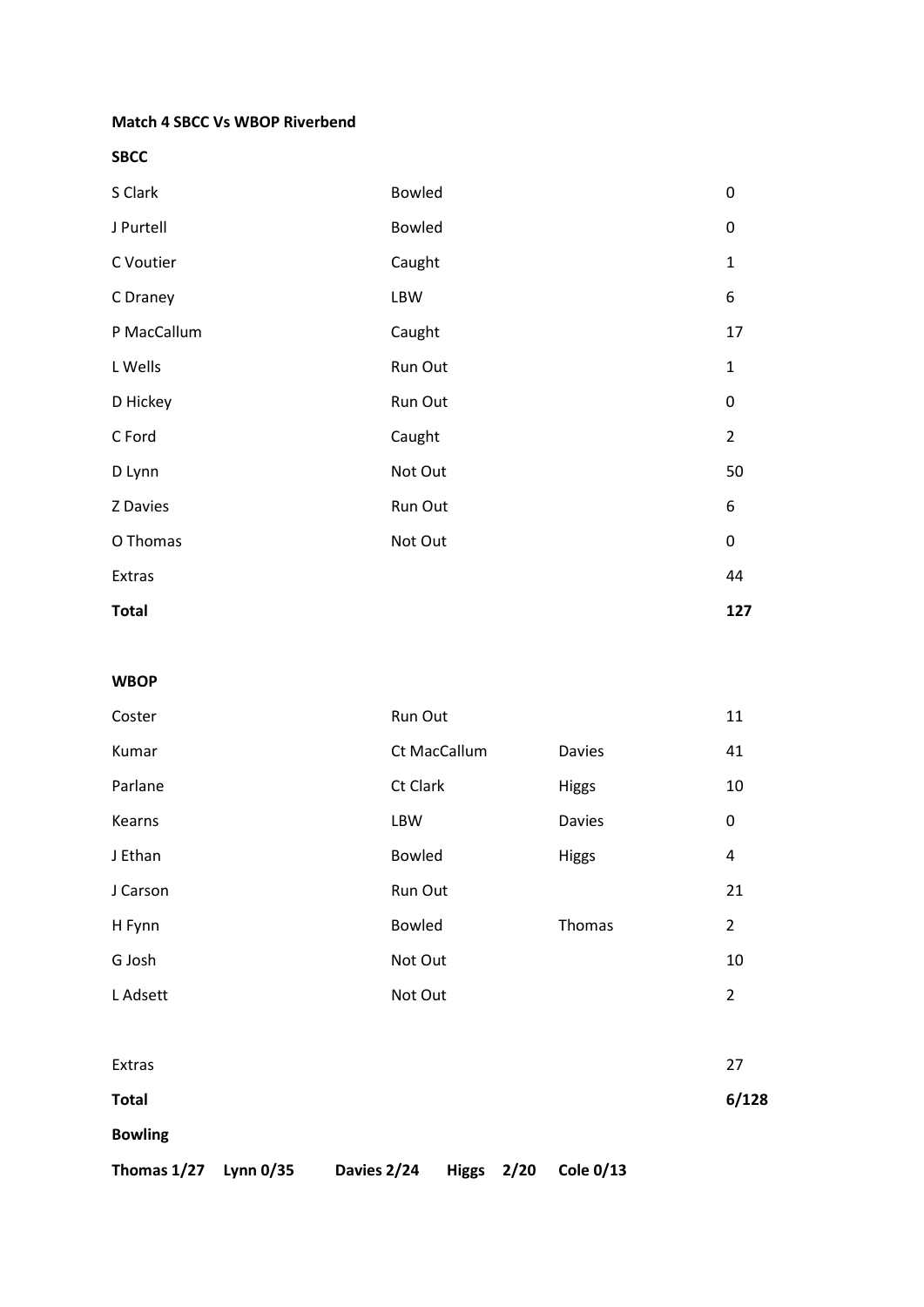### Match 5 SBCC vs Rotorua Invitational

Rotorua

| Sutton     | Ct Lynn       | Thomas       | 5                |
|------------|---------------|--------------|------------------|
| Dyball     | Ct Thomas     | Cole         | 42               |
| Clapperton | <b>Bowled</b> | Lynn         | 13               |
| Richardson | Ct Higgs      | Voutier      | 7                |
| Stewart    | LBW           | <b>Higgs</b> | 51               |
| Jones      | <b>Bowled</b> | Voutier      | 18               |
| Ahlon      | <b>Bowled</b> | Thomas       | 8                |
| Mitchell   | <b>Bowled</b> | Thomas       | $\mathbf{1}$     |
| Garvs      | Bowled        | Thomas       | 8                |
| Adams      | Ct Clark      | Davies       | 0                |
| Clark      | Not Out       |              | $\boldsymbol{0}$ |
|            |               | Extras       | 35               |
|            |               | Total        | 188              |

Bowling

| Davies 1/23    | Thomas 3/36 Lynn 1/45 | <b>Higgs 2/14</b> | <b>Cole 1/42</b> | Voutier 1/17 |                |
|----------------|-----------------------|-------------------|------------------|--------------|----------------|
| <b>SBCC X1</b> |                       |                   |                  |              |                |
| P MacCallum    |                       |                   | Caught           |              | 18             |
| C Draney       |                       |                   | Caught           |              | 14             |
| S Clark        |                       |                   | Caught           |              | 6              |
| D Hickey       |                       |                   | Caught           |              | 10             |
| C Voutier      |                       |                   | Run Out          |              | 21             |
| J Purtell      |                       |                   | Caught           |              | 16             |
| C Ford         |                       |                   | Caught           |              | $\overline{2}$ |
| L Wells        |                       |                   | <b>Bowled</b>    |              | $\mathbf 0$    |
| O Thomas       |                       |                   | Not Out          |              | 19             |
| L Higgs        |                       |                   | <b>Bowled</b>    |              | 8              |
| K Cole         |                       |                   | Caught           |              | $\pmb{0}$      |
| Extras         |                       |                   |                  |              | 18             |
| <b>Total</b>   |                       |                   |                  |              | 10/142         |